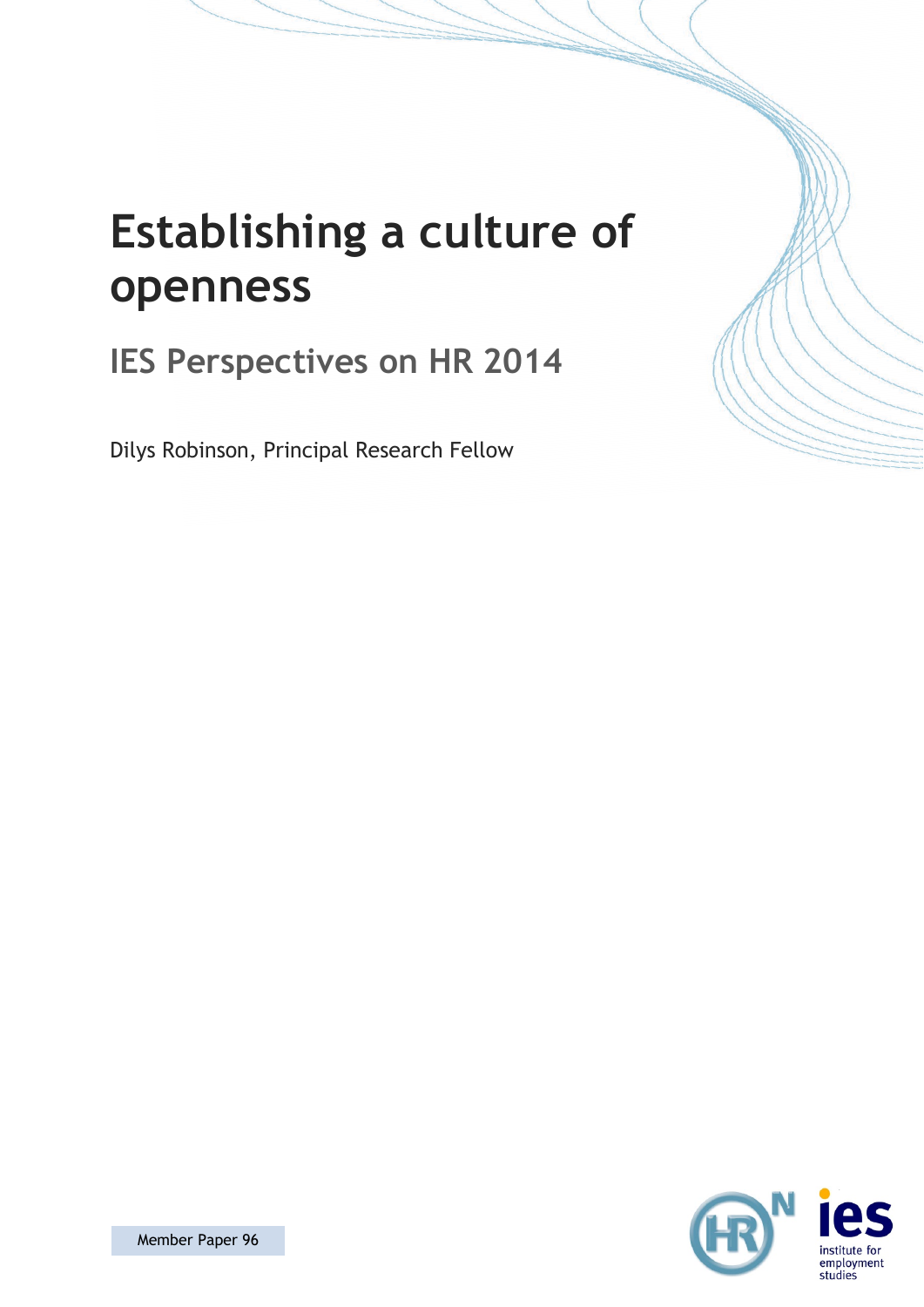# **The problem**

*'I don't understand why it's so difficult in the NHS – why there seems to be a lot of bullying and harassment, why people are afraid to speak out. In the nuclear industry, safety was drummed into us from Day 1. We had an absolute duty to challenge bad practice, no matter who was doing it. If you went downstairs without holding the handrail, even if you were the CEO, you'd be challenged by everyone you met.'*

These words, spoken at a recent NHS conference, were spoken with genuine bewilderment by an HR manager who had recently transferred to an NHS trust from an energy company in the private sector. In this company, safety was so paramount that it was built into the values and from there into every training event, policy, framework, process and system.

It seems so obvious that a culture of openness and transparency is a 'good thing'. If people are encouraged to speak out, they will prevent harm; make suggestions for improvement leading to a better quality product or service; come up with creative ideas – and this will lead to better organisational performance.



And yet…scandals keep happening, in every sector, and it often seems to be the people we should be able to trust most who let us down hardest. Even organisations that have so far escaped public scrutiny know they are not immune; there could be a hidden ticking time-bomb about to explode. A commonly-expressed lament is that no matter how many systems and processes are put into place, the desired open culture is not there. Employees are reluctant to use whistle-blowing policies, suggestion schemes, confidential telephone lines, staff forums etc. They acknowledge the behavioural competences, quality standards and codes of conduct, and may indeed do their best to abide by them – but they stop short of reporting those who do not. Employee survey responses show that they do not believe that their good ideas will be listened to, or that there will not be adverse consequences if they speak out.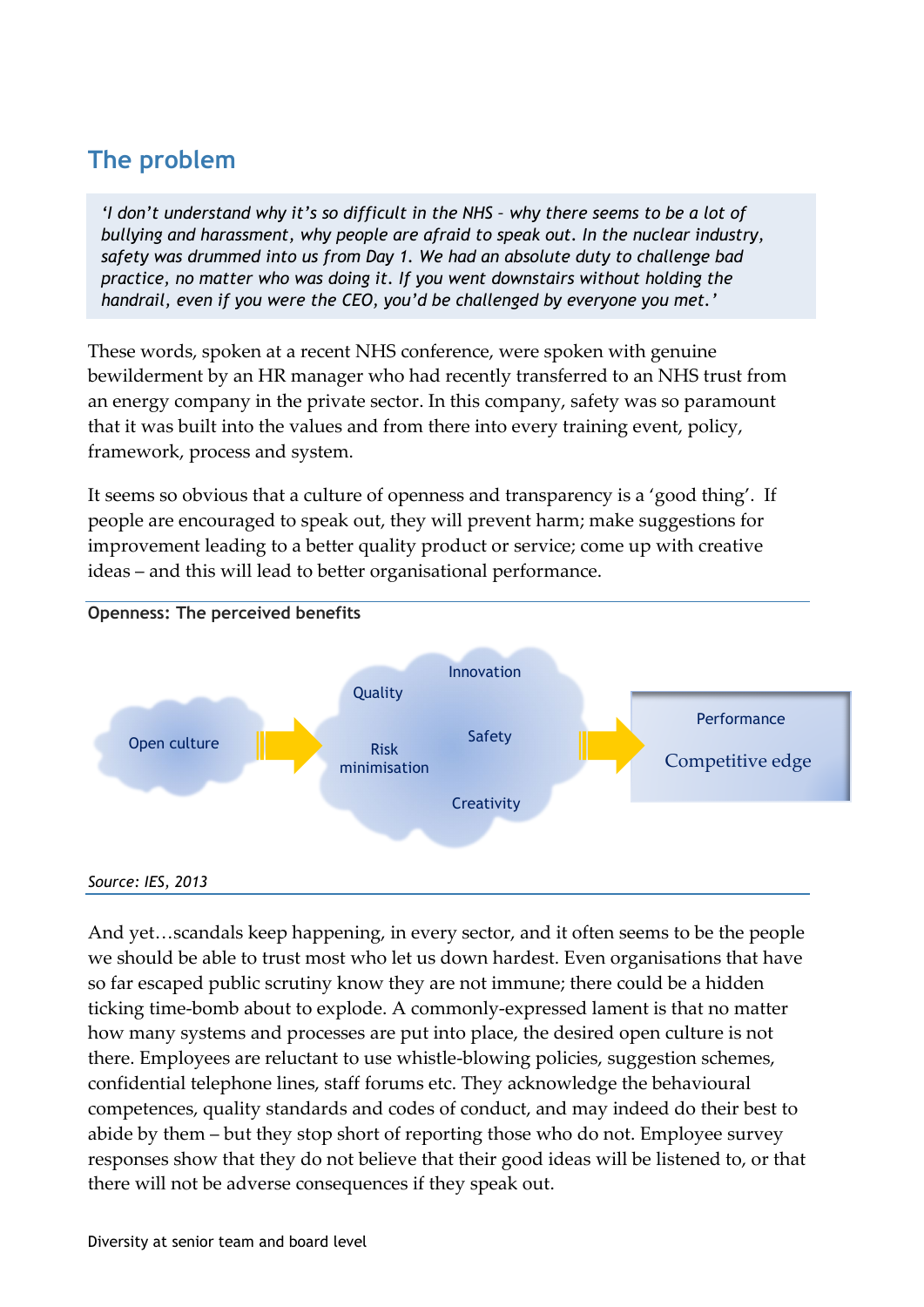## **'This must never happen again'**

Cynics could be forgiven for thinking, 'but it will'. A quick glance at the evidence shows that similar arguments have been repeated by academics and politicians over the years. It also reveals very similar proposed solutions every time an investigation reports after a scandal.

- Back in 1997, Larry Hirschhorn argued that it had become necessary *'to create a new culture of authority – one in which superiors acknowledge their dependence on subordinates, subordinates can challenge superiors, and both are able to show vulnerability'*.
- This excerpt, from a government White Paper, sounds as if it could refer to the recent scandals around Mid Staffs and the resulting enquiries and Francis Report, yet it was written in 1998, shortly after the Labour government came to power, '…*achieving meaningful and sustainable quality improvements in the NHS requires a fundamental shift in culture, to focus effort where it is needed and to enable and empower those who work in the NHS to improve quality locally…'* (paragraph 5.6).
- The much more recent Mid Staffs public enquiry (2013) is more specific about the required culture, *'For a common culture to be shared throughout the system, these three characteristics are required'*:
	- **●** *'Openness: enabling concerns to be raised and disclosed freely without fear, and for questions to be answered.'*
	- **●** *'Transparency: allowing true information about performance and outcomes to be shared with staff, patients and the public.'*
	- **●** *'Candour: ensuring that patients harmed by a healthcare service are informed of the fact and that an appropriate remedy is offered, whether or not a complaint has been made or a question asked about it.'* (paragraph 1.176).

#### **What are the drivers for openness?**

Published research (notably Davies et al, 2000, which draws heavily on earlier work: Robbins, 1996, Newman, 1996 and Martin, 1992) suggests that the openness (or otherwise) of an organisation's culture is driven by the extent to which:

- the organisation *encourages* and *rewards* innovation, risk-taking, and new ways of doing things, rather than taking a traditional approach
- decision-making is *devolved* rather than centralised
- communication is *informal* rather than hierarchical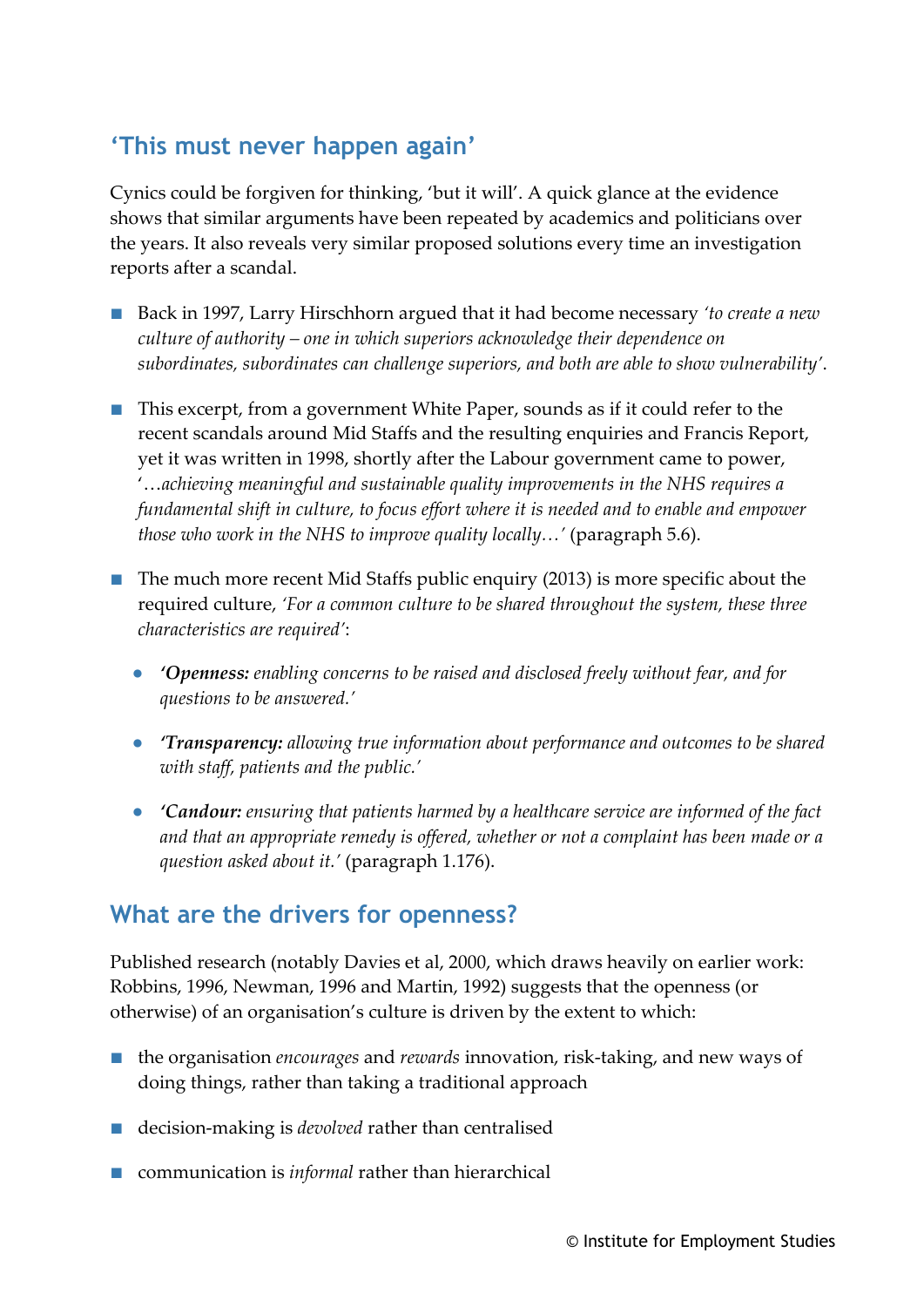- there is a focus on *outcomes* rather than processes
- the focus is *external* (on customers and the wider community) rather than internal
- the organisation values *diversity* rather than uniformity
- people feel *valued* and *supported*
- the organisation fosters *teamwork* rather than *individualism*
- the organisation is *competitive* rather than *collaborative* in relation to other organisations
- there is *consensus* throughout the organisation about values and appropriate behaviours
- the organisation is not excessively *differentiated* or *fragmented* in terms of employee groups and their norms and beliefs.

## **Can social media help?**

Many organisations have now adopted internal social media, enabling employees to talk to each other across the whole business. In some, this is working well: the CEO is delighted at being able to pose a problem, and getting a flood of suggestions. Employees in different departments and locations are getting to know each other and starting to find common problems and solutions. However, organisations that do not already have a fairly open culture are finding that their social media conversations are limited to fairly trivial issues and/or are dominated by a few individuals; many are still reluctant to voice their views. There is also anxiety about what to do to if inaccurate, misguided or malicious information starts to be circulated. The debate around managing the flow of ideas, without stifling them, is likely to continue for the foreseeable future.

#### **What does this mean in practice?**

The reality, for many organisations, is that it is very difficult to reconcile competing priorities and persuade very different groups of people to collaborate in an open, consensual way. The bigger and more complicated an organisation is, the harder it gets to see the big picture – and the addition of widespread mistrust of senior leaders' motives makes it impossible. There is also an understandable fear that a more open culture may lead to a flood of employee demands that cannot be met or – worse – false accusations that might damage reputations.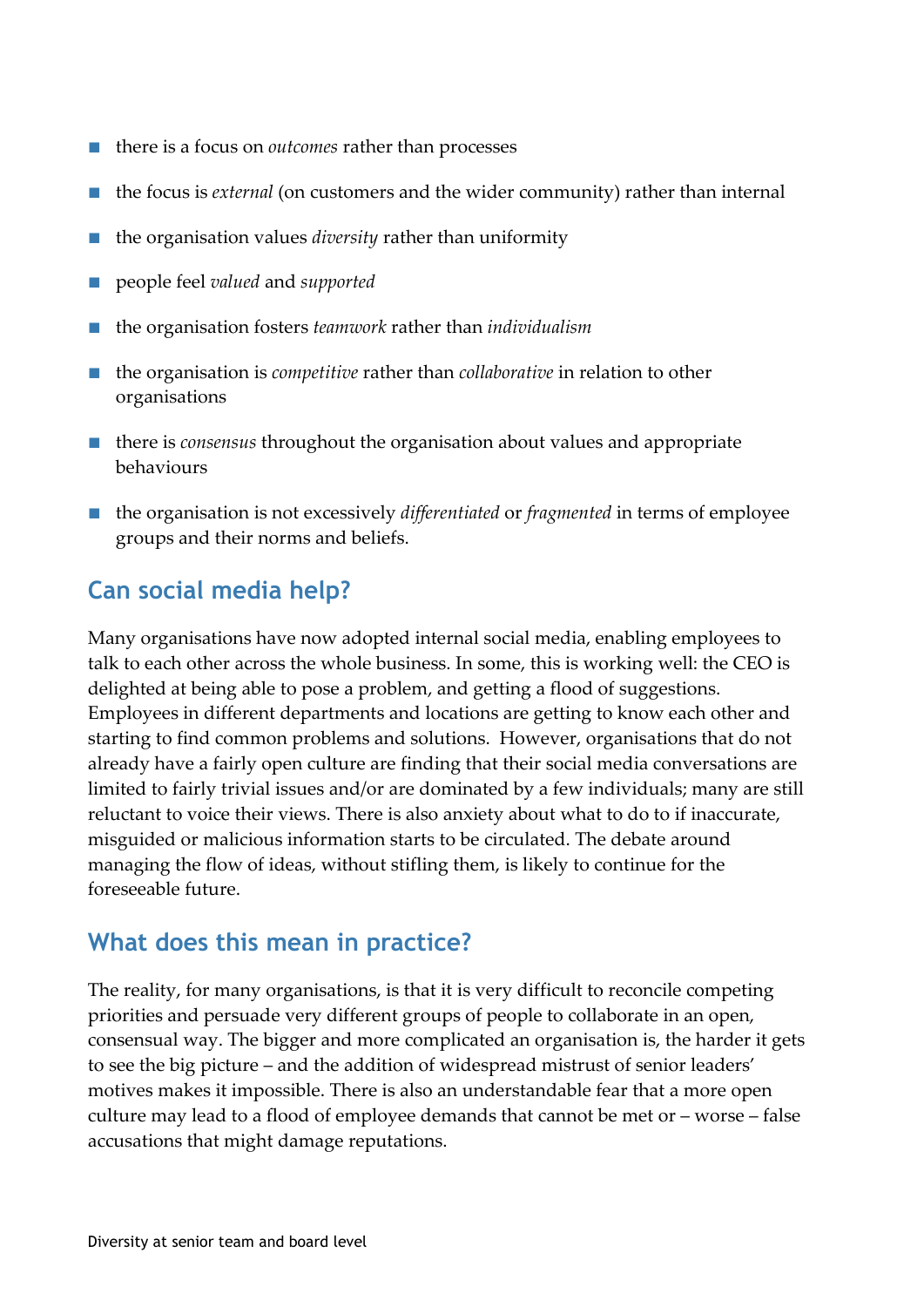Changing culture is very hard, and requires concerted effort. Areas for attention are relatively easy to identify, not so easy to tackle:

- Although systems, processes and policies are not enough on their own, they do need to be there, and they need to be firstly visible, accessible and clear to all, and secondly implemented appropriately (for example, when an issue has been raised by a whistleblower).
- There should be a much greater emphasis on values and behaviour, with regard to recruitment and financial reward (promotion, bonuses, performance-related pay etc).
- The importance of openness should be emphasised at induction, and repeated at every opportunity.
- Individual employees should be acknowledged and recognised for their suggestions, and responded to regardless of whether or not their ideas are to be implemented.
- Organisation-wide consultations should be honest and genuine listening events.

Individual initiatives are unlikely to succeed on their own, so a high degree of 'joinedupness' is needed. Finally, as with just about every people-related issue, it will not work unless it is modelled by the people at the top.

- Are they genuinely interested in people and their ideas?
- Do they listen and respond?
- Do they receive criticism openly?
- Do they acknowledge and celebrate the contribution others have made?
- Are they willing to admit that their cherished projects might be the wrong ones?

If not, even the very best efforts of HR are unlikely to succeed.

#### **References**

- Davies T O, Nutley S, Manion R (2000), 'Organisational culture and quality of health care', *Quality in Health Care 2000*, Vol.9, pp. 111-119
- Hirschhorn L (1997), Reworking authority: Leading and following in the post-modern organization, Cambridge, MA, US: The MIT Press